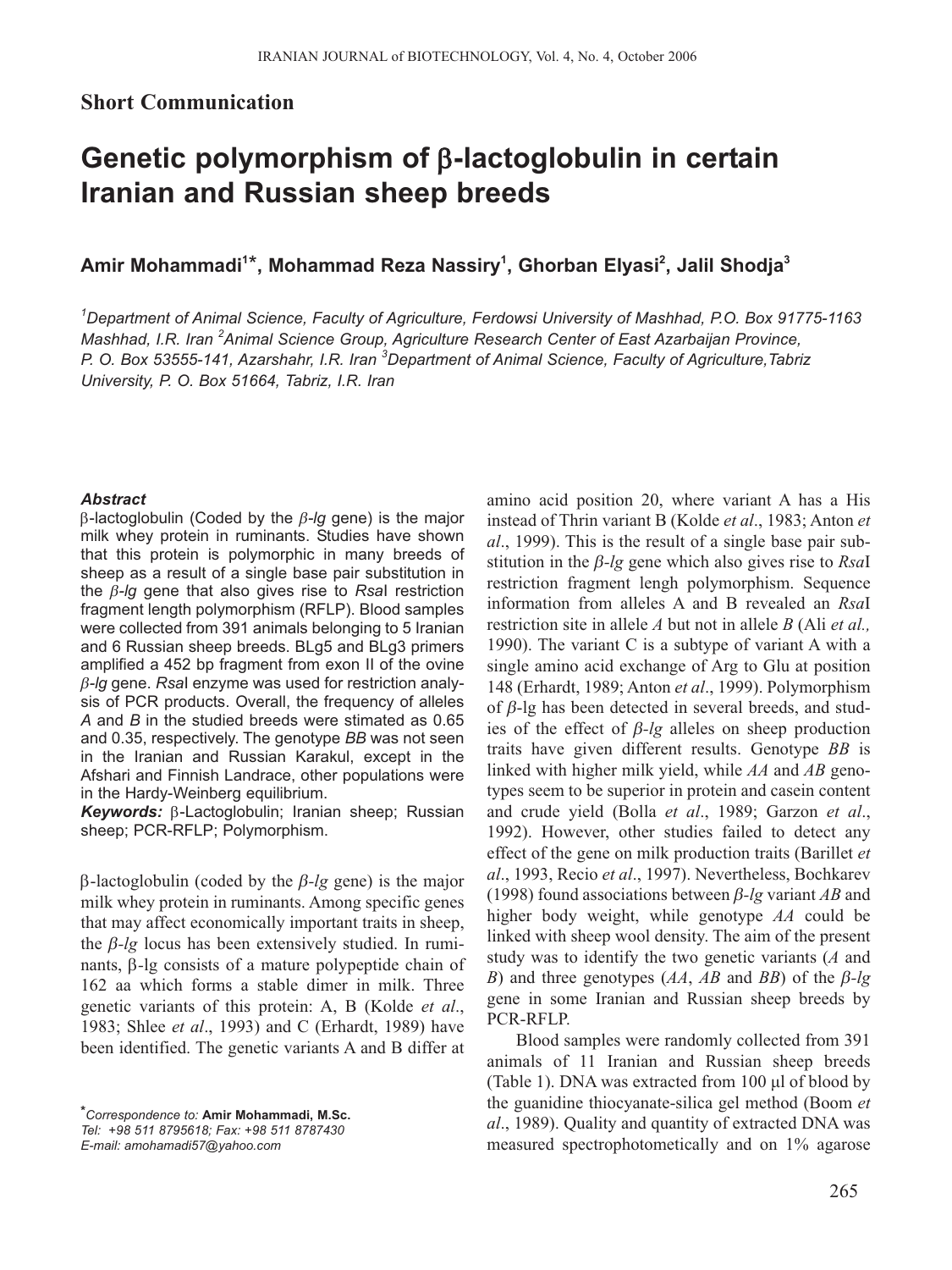gel electrophoresis. For amplifying a 452 bp region from exon II, we used specific primers BLg5 (5´-TTGGGTTCAGTGTGAGTCTGG-3´) and BLg3 (5´-AAAAGCCCTGGGTGGGCAGC-3´) as described by Eignatev (1998). 1  $\mu$ l (50-100 ng) of DNA samples were added to 19  $\mu$ l of PCR mixtures containing 2  $\mu$ l PCR buffer (200 mM ( $NH<sub>4</sub>$ )<sub>2</sub>SO<sub>4</sub>, 0.1 mM Tween 20, 750 mM Tris-HCl pH 8.8), 1.5 mM MgCl<sub>2</sub>, 0.25 mM of each deoxynucleoside triphosphates (dNTPs), 10 pmol of each primer and 1 U of *OligoTaq* DNA polymerase (IsoGene, Moscow). Amplification reactions were conducted in a Tpersonal thermal cycler (Biometra, USA) with thirty-five cycles at 95ºC for 1 min, 65ºC for 30 sec, and 74ºC for 40 sec followed by a final extension step at 74°C for 8 min. Correctness of PCR was assessed by electrophoresis of each sample (10  $\mu$ l) on 1.3% (w/v) agarose gel. Samples (3  $\mu$ l) of each PCR product were incubated for 3 h at 37ºC with 5 U *Rsa*I enzyme, according to manufacturer's instructions (Fermentas, Lithuania). Digestion products were separated by electrophoresis on 8% w/v non-denaturant polyacrylamide gel and visualized after staining with ethithium bromide. Results were recorded by an UVidoc Gel Documentation System (UVitec, UK). PopGen32 software (ver. 1.31) was used to estimate the frequency of allele, genotype and Hardy-Weinberg equilibrium (Yeh and Yang, 2000). An  $c<sup>2</sup>$  analysis was

performed for each breed to test the goodness of fit to the Hardy-Weinberg equilibrium expectations for the distribution of β*-lg* phenotypes.

After the PCR amplification, enzymatic digestion and gel electrophoresis, DNA from the *AA* homozygotes showed four bands of 175, 170, 66 and 41 bps, while *BB* homozygotes gave three bands of 236, 175 and 41 bp and heterozygotes had all five distinct bands. The distribution of β*-lg* alleles and genotypes are presented in Table 1. The greatest frequency of allele *B* belonged to the Afshari (0.65) followed by Moghani (0.64) and Oparinesky (0.60) breeds, while the lowest frequency of this allele was detected in the Iranian Karakul (0.114) and then in the Finish Landrace  $(0.14)$  sheep. The highest frequencies of genotype *BB* were 0.41, 0.40, and 0.35 that were seen in the Moghani, Oparinesky and Afshari sheep, respectively. This genotype was not seen in the two Karakul populations (Iranian and Russian). Afshari (0.62) and Arkharmerino (0.57) breeds had the most frequent *AB* genotype. Except for the Afshari and Finnish Landrace, other populations were in the Hardy-Weinberg equilibrium (HWE) (Table 1). Genetic relationships between breeds based on the information provided from polymorphism of β-lg are represented in a dendrogram (Fig. 1). The smallest genetic distances are observed between the Ghezel and Makoii,

| <b>Breed</b>     | N   | β-lg genotype |                        |           | β-lg allele |      |                    |
|------------------|-----|---------------|------------------------|-----------|-------------|------|--------------------|
|                  |     | AA            | $\mathbf{A}\mathbf{B}$ | <b>BB</b> | A           | B    | $\chi^2$           |
| Ghezel           | 32  | 0.31          | 0.50                   | 0.19      | 0.56        | 0.44 | 0.000              |
| Arkharmerino     | 30  | 0.19          | 0.57                   | 0.24      | 0.48        | 0.52 | 0.308              |
| Makoii           | 32  | 0.27          | 0.53                   | 0.20      | 0.53        | 0.47 | 0.089              |
| Moghani          | 29  | 0.14          | 0.45                   | 0.41      | 0.36        | 0.64 | 0.065              |
| Afshari          | 29  | 0.03          | 0.62                   | 0.35      | 0.34        | 0.65 | 3.708 <sup>*</sup> |
| Iranian Karakul  | 100 | 0.79          | 0.21                   | 0.00      | 0.89        | 0.11 | 1.200              |
| Oparineski       | 20  | 0.25          | 0.45                   | 0.40      | 0.40        | 0.60 | 0.560              |
| Merino Saveski   | 20  | 0.30          | 0.45                   | 0.25      | 0.53        | 0.47 | 0.190              |
| Russian Karakul  | 18  | 0.44          | 0.56                   | 0.00      | 0.72        | 0.28 | 2.560              |
| Finnish Landrace | 28  | 0.79          | 0.14                   | 0.07      | 0.86        | 0.14 | 5.750              |
| Cross            | 53  | 0.75          | 0.24                   | 0.01      | 0.84        | 0.16 | 1.850              |
| Overall          | 391 | 0.475         | 0.335                  | 0.19      | 0.65        | 0.35 | 28.794             |

**Table 1.** The observed frequencies of β-lactoglobulin genotypes and alleles and test for Hardy-Weinburg Equilibrium (HWE) among 11 sheep breeds.

 $*$  p<0.05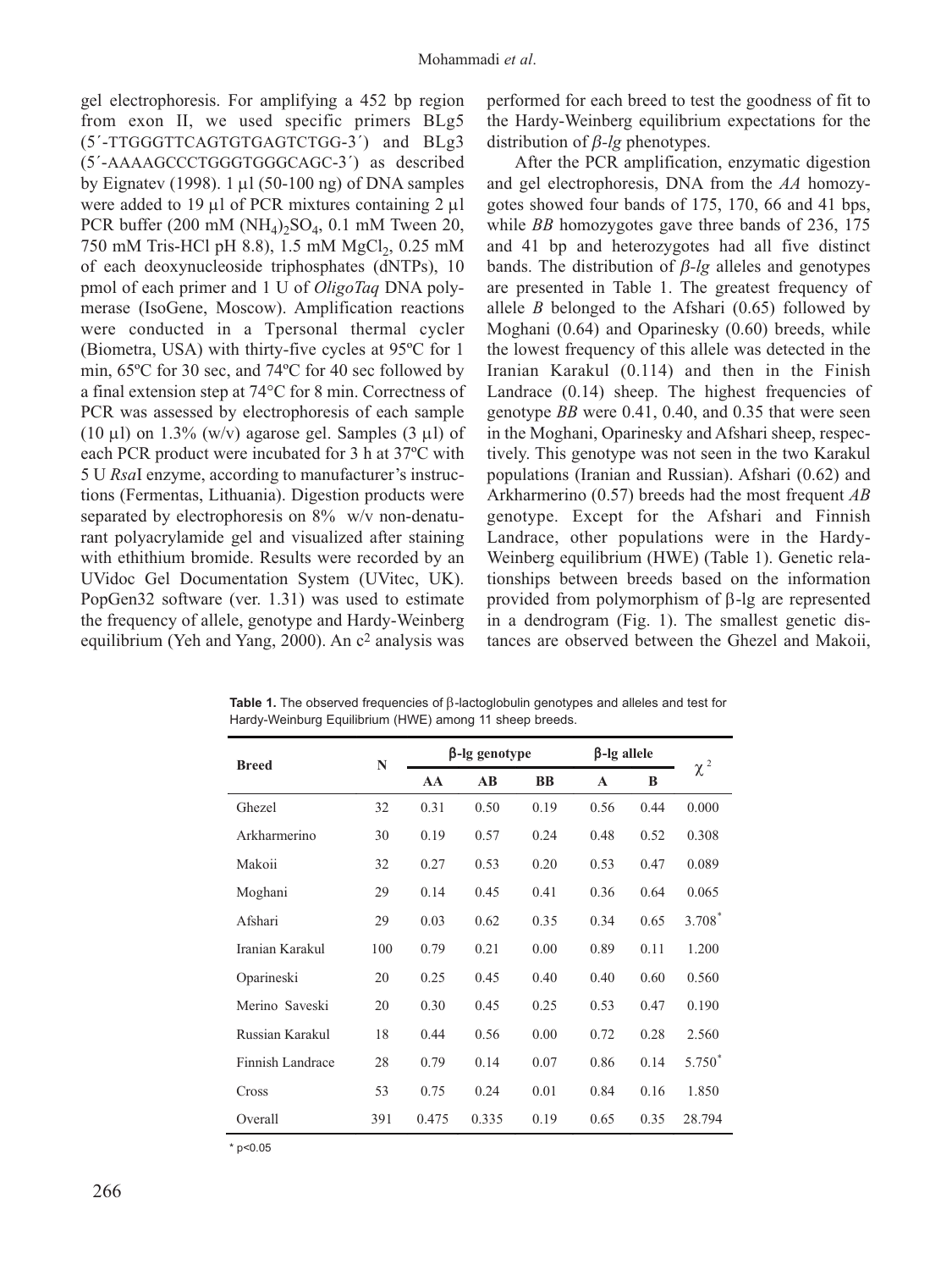

**Figure 1.** Dendrogram based on Nei and Li (1979). Genetic distance clustered by the unweighted pair group method with arithmetic mean for the β*-lg* alleles

Moghani and Afshari, and Iranian Karakul and Finish Landrace. Iranian Karakul and Finish Landrace with Cross (Finish Landrace X Romney Marsh X Texel) and the Russian Karakul were clustered on a different branch from the other breeds.

Results of the present study have provided more information on polymorphism of the ovine β-lactoglobulin. The frequency of *AB* genotype in almost all studied breeds (8 out of 11) was higher than other genotypes. Recently similar results for the *AB* genotype of ovine β-lactoglobulin in Pag ewes (Croatia) were reported by Vlatka *et al*. (2002). Overall, the frequency of alleles *A* and *B* in the breeds of the current study were estimated as 0.65 and 0.35, respectively. Kucinskiene *et al*. (2005) also reported comparable results in the Lithuanian Blackface (*A*: 0.52, *B*: 0.48) and Lithuanian Native Coarsewooled breeds (*A*: 0.69, *B*: 0.31). Similar findings for allele *A* were obtained by Barillet *et al*. (2005) who reported its frequency at 0.64, 0.68 and 0.58 in the French Lacaune, Spanish Segurena and Merino breeds, respectively. Anton *et al.* (1998) also reported a very low frequency for allele *B* in the Hungarian dairy sheep breeds. Also the frequency of 0.58 for allele *A* and 0.41 for allele *B* has been reported in Awassi and Morkaraman breeds of sheep (Recio *et al*., 1997). Nevertheless, others have reported reverse findings. For example, Di Stasio *et al*. (1997) reported that the frequencies of alleles *A* and *B* in the Valle del belice breed are 0.35 and 0.65, respectively, or in the study of Barillet *et al*. (2005), the frequencies of allele *A* in the Italian Sarda, Spanish

Churra, and Spanish Manchega breeds were reported as 0.27, 0.32, and 0.32, respectively, which is much lower than those for allele *B*. However, it can be concluded that allele *A* and genotype *AB* are prevalent in sheep populations worldwide. The higher frequencies of the *AA* and *AB* genotypes could be explained by the fact that sheep have been mainly reared for dairy products rather than milk yield or at least for both purposes. These data provide evidence that Iranian and Russian sheep breeds are showing good variability, which opens interesting prospects for future selection programs, especially marker assisted selection between different genotypes of milk and cheese characteristics, and also for preservation strategies.

## **References**

- Ali S, McGlenaghan M, Simons JP, Clark AJ (1990). Characterization of the alleles encoding ovine β-lactoglobulin A and B. *Gene* 91: 202-207.
- Anton Z, Istvan K, Attila M, Sandor F, Andras L (1998). Genetic polymorphisms of milk proteins in Hungarian dairy sheep breeds and crosses, Sheep and Goat Production in Central and Eastern European Countries, Hungary, *REU Technical Series* 50: 224-226.
- Barrilet F, Arranz JJ, Carta A (2005). Mapping quantitative trait loci for milk production and genetic polymorphisms of milk proteins in dairy sheeps. *Genet Sel Evol*. 37 (Suppl. 1): S109- S121.
- Barillet F, Sanna S, Boichard D, Astruc JM, Carta M, Casu S (1993). Genetic evaluation of the Lacaune, Manech and Sarda dairy sheep with animal model. *J Anim Prod* 1(Suppl): 580-607.